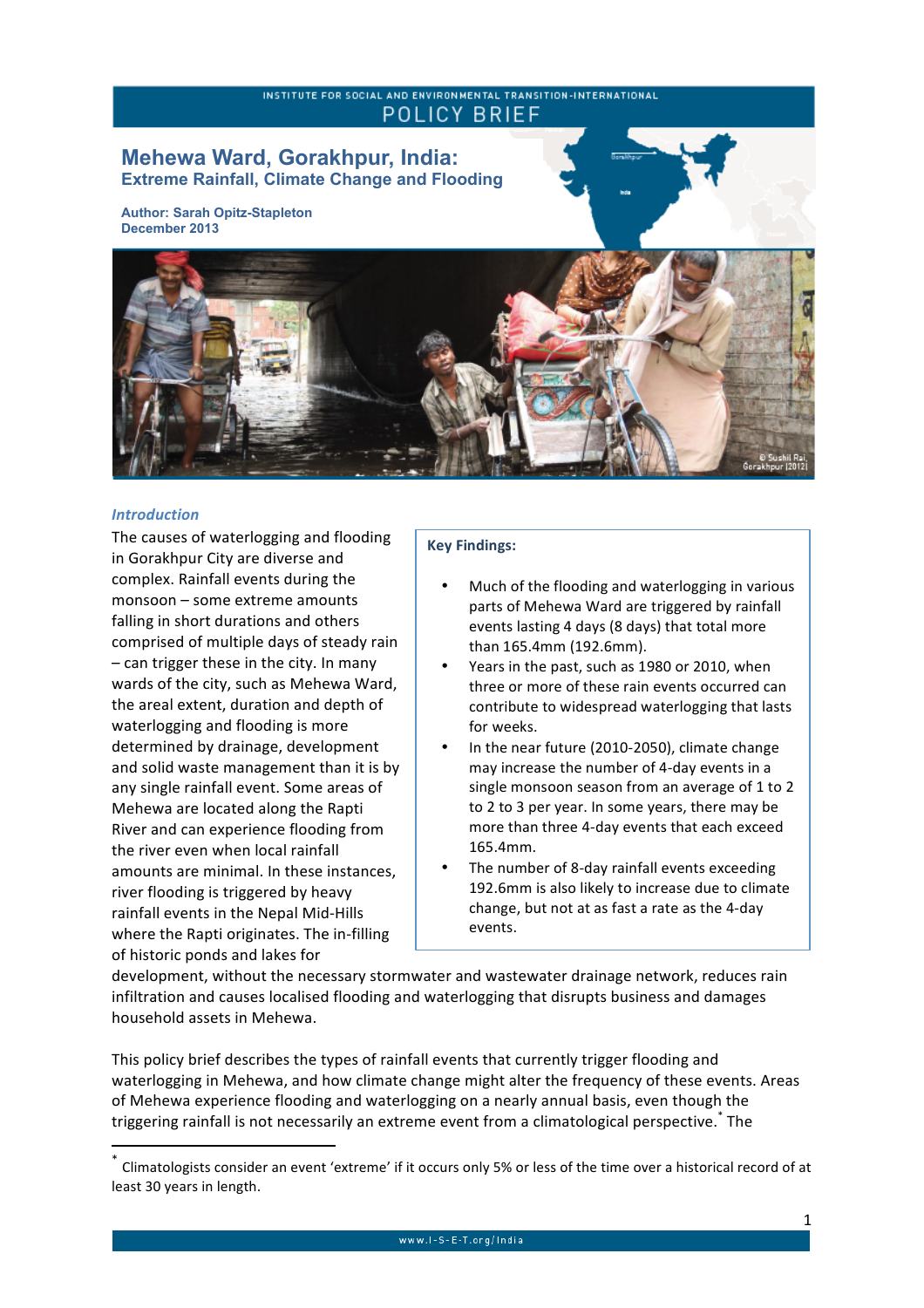Gorakhpur Environmental Action Group (GEAG) and the Institute for Social and Environmental Transition (ISET) have been working in Mehewa Ward to develop a ward-level resilience plan. This plan will guide a wide range of stakeholders – from civil society, Urban Local Bodies and city- to the national-level government – in promoting decentralised climate resilient planning. The results of the micro-ward resilience plan can be scaled up and incorporated into the Gorakhpur city resilience plan, and help serve as a template for other urban resilience plans. Additionally, it will strengthen the provisions under the  $74<sup>th</sup>$  Amendment of the Constitution by demonstrating ways of developing and effectively incorporating climate information and considerations of climate risk into urban development plans.

## *Rainfall Typology for the Gorakhpur Area*

Gorakhpur is located in the broad, flat plains of Uttar Pradesh with no distinct topographic features (mountains or steep hills) that would influence rainstorms in the area. Even though Gorakhpur has only a few weather stations measuring precipitation, rainfall recorded at these is representative of the overall, average rainfall behaviour and amounts for the whole area as orographic influences are minimal. The majority of Gorakhpur's (and Mehewa's) annual precipitation falls as rainfall during the Indian Summer Monsoon in June-September. There is considerable natural variability in monsoon rainfall year-to-year and across decades, as well as within a single monsoon season. This natural variability is *independent* of climate change, and due to natural physical processes like the El Niño Southern Oscillation (ENSO). The figure below shows total annual monsoon rainfall for Gorakhpur from 1910-2010. Overall, there has been a slight downward trend (black line of 10-year moving average) in annual monsoon rainfall.



**Figure 1: Gorakhpur Annual Monsoon Totals: 1910-2011** 

Heavy rainfall events - either as a single day of rain or continuous days of moderate to heavy rainfall – can trigger flooding and waterlogging in some areas of Gorakhpur, including sub-wards of Mehewa. Extreme rainfall is described from a climatology perspective by how frequently it occurs (Return Period), average rain rate per time (Intensity) and how long it lasts (Duration). Climate change is likely to increase the frequency of extreme rainfall events between 2010-2050 compared with 1960-2000, making more intense rain events happen more often for the Gorakhpur area (see Opitz-Stapleton and Hawley, 2013a). This has

profound implications for flood risk in Mehewa Ward and its sub-wards, given the current pace of development and ways of laying out infrastructure that leave the rainwater few places to infiltrate.

#### *Methodology*

Researchers at GEAG and ISET interviewed a number of households and businesses in Mehewa Ward to investigate the rainfall thresholds at which flooding and waterlogging begin to occur in various sub-wards. This method of establishing rainfall-flooding thresholds is not as precise as data collected through direct hydro-meteorological data measurements. However, there are no weather stations,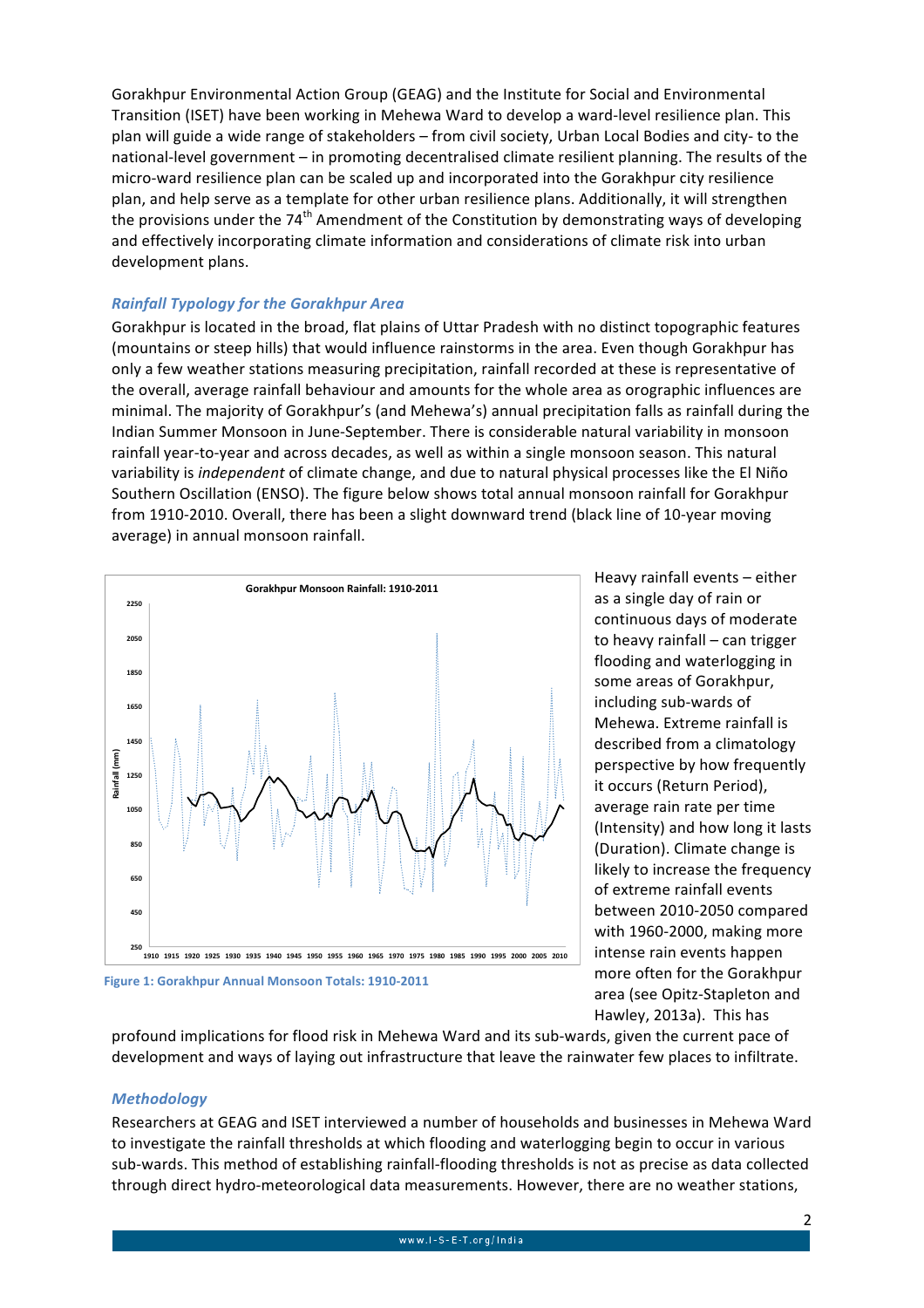flood gauges or community-trained recorders to measure rainfall or flood depths at various locations throughout Mehewa Ward. Therefore, interviewing community members about their flood experiences was the only way to loosely qualify how monsoon rains trigger flood events. Rainfallflooding thresholds were semi-quantitatively established using the following steps:

- 1. **Step 1:** Community members in four sub-wards recalled the year and approximate month of flooding in their sub-ward. Data collected in the interviews included:
	- Approximate flood depth and duration, notation of whether the flooding/ waterlogging was due to rainfall or to overflow from the Rapti.
	- Approximate month of each year flooding occurred.
- 2. **Step 2:** The historical daily rainfall data (1960-2000) for Gorakhpur were then analysed to assess the possible sequences of rainfall that could have triggered flooding in the month and year noted by community members.
- 3. **Step 3:** The possible sequences of rainfall were then analysed for patterns to establish likely rainfall thresholds. Three rainfall thresholds emerged as likely to trigger flooding in some sub-wards:
	- Threshold 1: A single day of heavy rain of 208.8mm or greater, in which the previous 10 days have been completely dry. Such type of extreme event represents a 1 in 20 year event.
	- *Threshold 2: Four consecutive days of rain in which the rainfall total is equal to or greater than 165.4mm.* This rainfall amount represents the 97<sup>th</sup> percentile of fourday rain totals over the historical record of 1960-2000. If there has been moderate to heavy rainfall within the last week to week-and-half of the 4-day rain event and the soil is saturated, the event will likely trigger waterlogging and limited flooding in some sub-wards.
	- *Threshold 3: Eight consecutive days of rain in which the rainfall total is equal to or greater than 192.6mm.* This rainfall amount represents the  $94<sup>th</sup>$  percentile of eightday rain totals over the historical record of 1960-2000. If there has been moderate to heavy rainfall within the last week to week-and-half of the 8-day rain event and the soil is saturated, the event will likely trigger waterlogging and limited flooding in some sub-wards.
- 4. **Step 4:** Simulated daily rainfall from the six general circulation models (GCMs) described in Opitz-Stapleton and Hawley (2013a and 2013b) was analysed according to the thresholds established in Step 3 over the historical time period of 1960-2000 and the future period of 2010-2050, to see how climate change might alter the frequency of the types of events that trigger flooding in Mehewa.

## *Results: Climate Change and Extreme Rainfall in Mehewa*

Over the historical period of 1960-2011, the four-day rainfall threshold of 165.4mm is exceeded on average one to two times during a monsoon season. There is considerable variation between monsoon seasons, though, as seen in Figure 2. The records of flooding along the Rapti River extend back to the 1970s, and when coupled with the memories of the interviewees, provide approximate dates of flooding and waterlogging in various areas of Mehewa Ward. The rainfall analysis corroborates the reports of flooding – the years with the *most* exceedences of the 4-day rainfall threshold are the years in which flooding/waterlogging occurred in various areas of Mehewa. Residents recalled flooding and waterlogging in some areas of Mehewa in 1988, 1998, 2004, 2008 and 2010 – these years generally correspond with at least three incidences of 4-day rainfall exceeding the threshold of 165.4mm. A single incidence exceeding the 4-day (8-day) threshold is not likely to cause much flooding or waterlogging; such types of waterlogging will be confined to a few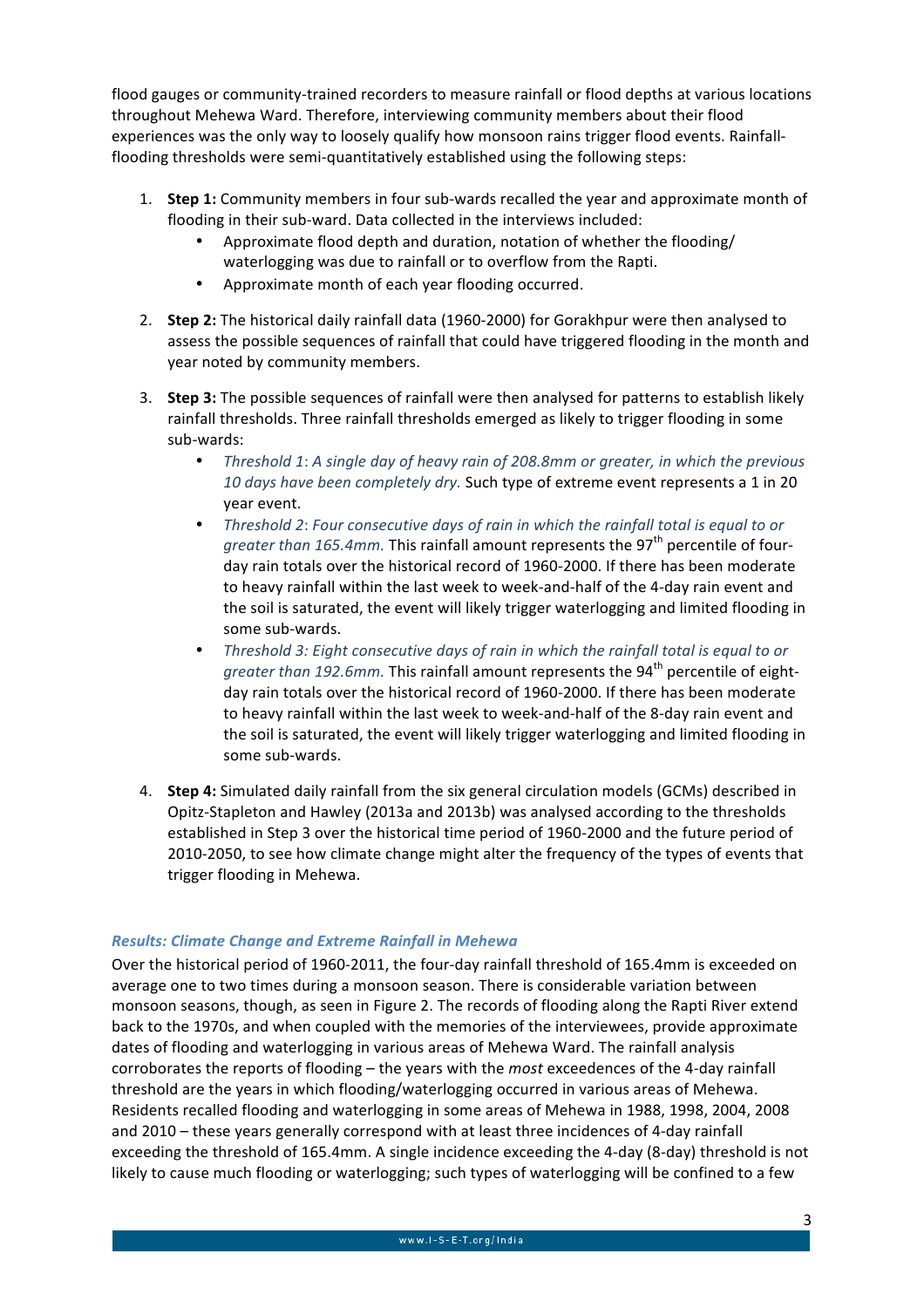areas and last only a day or two. If there is significant rainfall in the weeks or month before the 4-day



event (or 8-day event), the soil is likely to already be saturated, and much of the lowlying areas of the ward are likely to experience some level of flooding or waterlogging. If more rain continues to fall, then flooding and waterlogging can persist for a number of weeks and cause severe damage.

When we look to the future (2010-2050), it appears

Figure 2: Frequency of 4-Day Rainfall Threshold Exceedences in Gorakhpur: 1960-2011

that climate change will likely increase the frequency of occurrence of both the 4-day and 8-day threshold, extreme rainfall events that contribute to flooding in Mehewa Ward. A multi-model comparison revealed:

|                 | Per cent Change between (2010-<br>2050) and (1960-2000) | <b>Implications</b>                                                                                                                                                                                                                                                                                                                                                                                                                                                                                                              |
|-----------------|---------------------------------------------------------|----------------------------------------------------------------------------------------------------------------------------------------------------------------------------------------------------------------------------------------------------------------------------------------------------------------------------------------------------------------------------------------------------------------------------------------------------------------------------------------------------------------------------------|
| 4-Day Threshold | 5.3 to 52% increase                                     | One 4-day event of 164.5mm or more is not<br>likely to cause much flooding on its own,<br>but will if there was moderate rain in the<br>prior week. If significantly more rain than<br>180mm falls in 4 days, then flooding will<br>occur. The overall occurrence of 4-day rain<br>events is likely to increase ~5 to 52% for<br>Gorakhpur, making it more likely that such<br>types of events will happen on average two<br>or more times per monsoon season. This<br>can contribute to flooding and waterlogging<br>in Mehewa. |
| 8-Day Threshold | 0 to 28% increase                                       | The frequency of occurrence of 8-day<br>events is also likely to increase, but not as<br>much as the 4-day events. One possible way<br>to interpret this is that the same or more<br>amount of rain (total), will be falling over<br>fewer days (shorter duration) as more<br>intense events. Heavier rain falling over a<br>shorter period of time has the potential to<br>cause significant flooding and waterlogging<br>issues for Mehewa Ward unless different<br>development choices are made in the<br>future.             |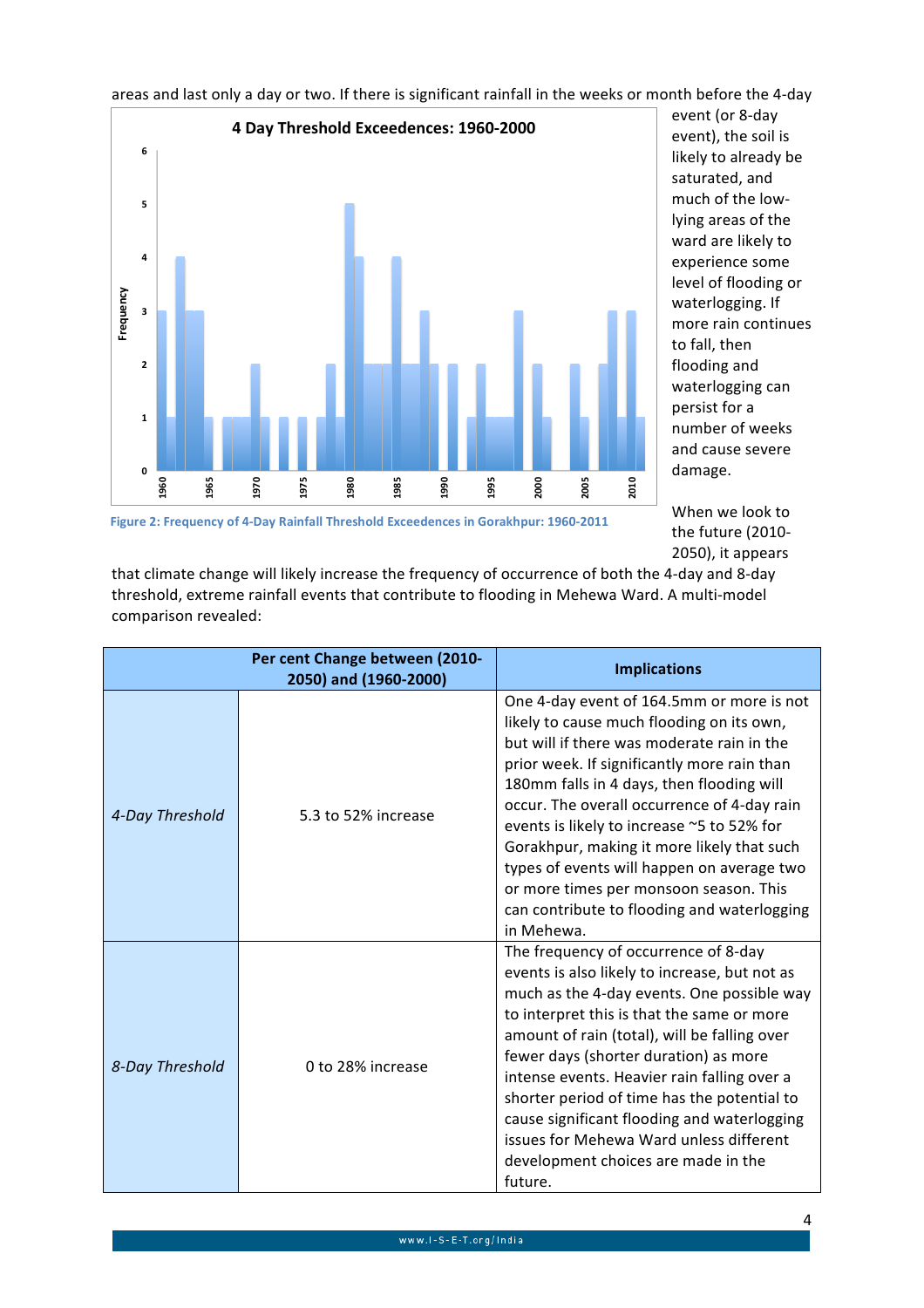Climate change is also likely to cause an overall shift in the monsoon rainfall distribution, with the monsoon being considerably weaker in some years and with strong monsoon years remaining roughly the same in the near future. It is not yet clear if the overall decrease (downward trend) in annual monsoon rainfall will continue in the future. There is not vet enough clarity about shifts in the near-term (out to 2050) to decisively say how the overall monsoon might yet change for the Gorakhpur region.







Figure 3 is a density plot, which is essentially a smoothed plot counting how many 4-day (8-day) events of a particular rainfall amount occurred. The majority (represented as the peak of the density curves) of 4-day (8-day) rainfall events constitute small to medium amounts of rainfall (less than 100mm in total) and will not cause flooding or waterlogging in Mehewa *unless* many of them occur in a row. This happened during the monsoon of 1980, in which the 4-day and 8-day rainfall thresholds were exceeded quite a few times and it rained almost continuously throughout the whole monsoon season, causing widespread flooding and waterlogging issues throughout Gorakhpur.

It does appear that variability within a monsoon season will continue to increase, with more break periods and the potential for more 4-day and 8-day periods of rainfall that exceed the thresholds known to currently cause problems in Mehewa Ward. Figure 3 shows the potential range of shift in 4-day and 8-day monsoon rainfall events over the period of 2010-2050, when compared with the observation period (black line) of 1960-2000. The three models shown in the figure represent the multimodel (6 GCMs) spread of projected monsoon rainfall changes.

#### *Summary*

The causes of flooding and waterlogging throughout Mehewa Ward are complex  $$ heavy rainfall events lasting four or more days trigger these. However, lack of proper drainage and the infilling of water bodies and green spaces, as well as the citing of

bunds to protect against flooding from the Rapti River, prevents rain from infiltrating into the ground. These development patterns exacerbate flood and waterlogging issues throughout the ward. Climate change is likely to increase the frequency of extreme rainfall events for the Gorakhpur